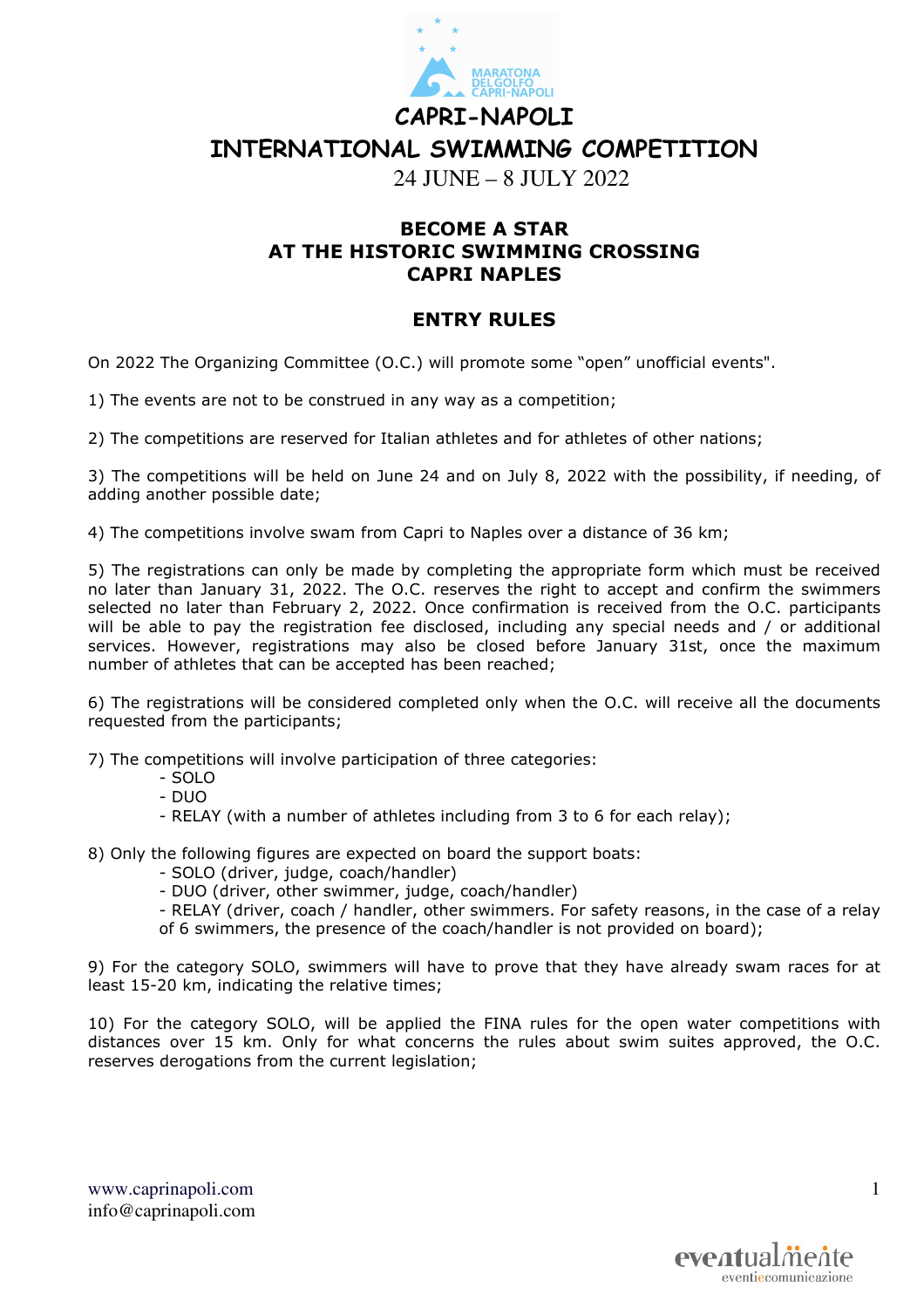**CAPRI-NAPOLI** 

**INTERNATIONAL SWIMMING COMPETITION** 

24 JUNE – 8 JULY 2022

11) For the category RELAYS, will be applied the FINA rules for the open water competitions with distances over 15 km, with specific additions rules related to the changing that will be made known to the participants prior to participation. Only for what concerns the rules about swim suites approved, the O.C. reserves derogations from the current legislation;

12) For security reasons, the O.C. establishes a maximum number of 18 boats/race (apart from the safety ones) for about 35/45 participants for each available date, defined as follows:

- SOLO: up to a maximum of 10/12 athletes;
- DUO: up to a maximum of 2/4 double relays (2/4 athletes);
- RELAY: up to a maximum of 4/6 relays (20-26 athletes).

The C.O. reserves the right to amend the number of participants in relation to the persistence of the same conditions of safety at sea;

13) For safety reasons and in relation to what is reported in the authorization, issued by the competent authorities, the O.C. establishes a time limit set at 10 hours (up to 10h 20" if the swimmer is very close to the finish line). At the end of which all swimmers must, without fail, end the race and get back on their support boat, under penalty of payment of a penalty set, as of now, in € 500 as well as being liable for other possible actions taken by the competent authorities;

- 14) In the event of bad weather and sea conditions that did not allow the safe realization of the crossing, the C.O. will prepare a safe route in Naples, along the coast, of a variable distance between 15 and 20 km;
- 15) The competitions provide for an entry fee that will entitle you to a series of benefits as follows:
	- a) Rent a support boat for the race with driver and sufficient fuel to make the crossing;
		- b) Other safety boats at sea;
		- c) Assistance at the start and finish of the race;
		- d) Medical assistance at sea and ashore;
		- e) Insurance coverage of the event;
		- f) Official determination of time;
		- g) Judge (SOLO and DUO);

h) Travel expenses (by ferry or hydrofoil) for 2 people (SOLO category), for 3 people (DUO category) or for the number of participants in the relay category plus one coach (up to 5 athletes, if the relay is composed of 6 athletes, there is no presence of a coach). **The trip is intended only on the days and times indicated by the O.C.;**

i) "Meal" for boat occupants, consisting of sandwiches, cake, fruit juice and water in an adequate quantity for the number of boat occupants;

j) Merchandising and official gadgets for swimmers and coaches;

k) Registration of the swimmer's name (SOLO) in the appropriate section (by country) of the official website: www.caprinapoli.com;

l) Registration of the results (for all), in the appropriate section (by year) of the official website: www.caprinapoli.com;

m) Certificate of Participation, official photos (to be downloaded from the official website and / or from official social networks) and prizes (not in cash);

n) Local transport (only in case of accommodation at an official hotel) see point 25.;

www.caprinapoli.com info@caprinapoli.com

 $\mathcal{D}_{\mathcal{L}}$ 

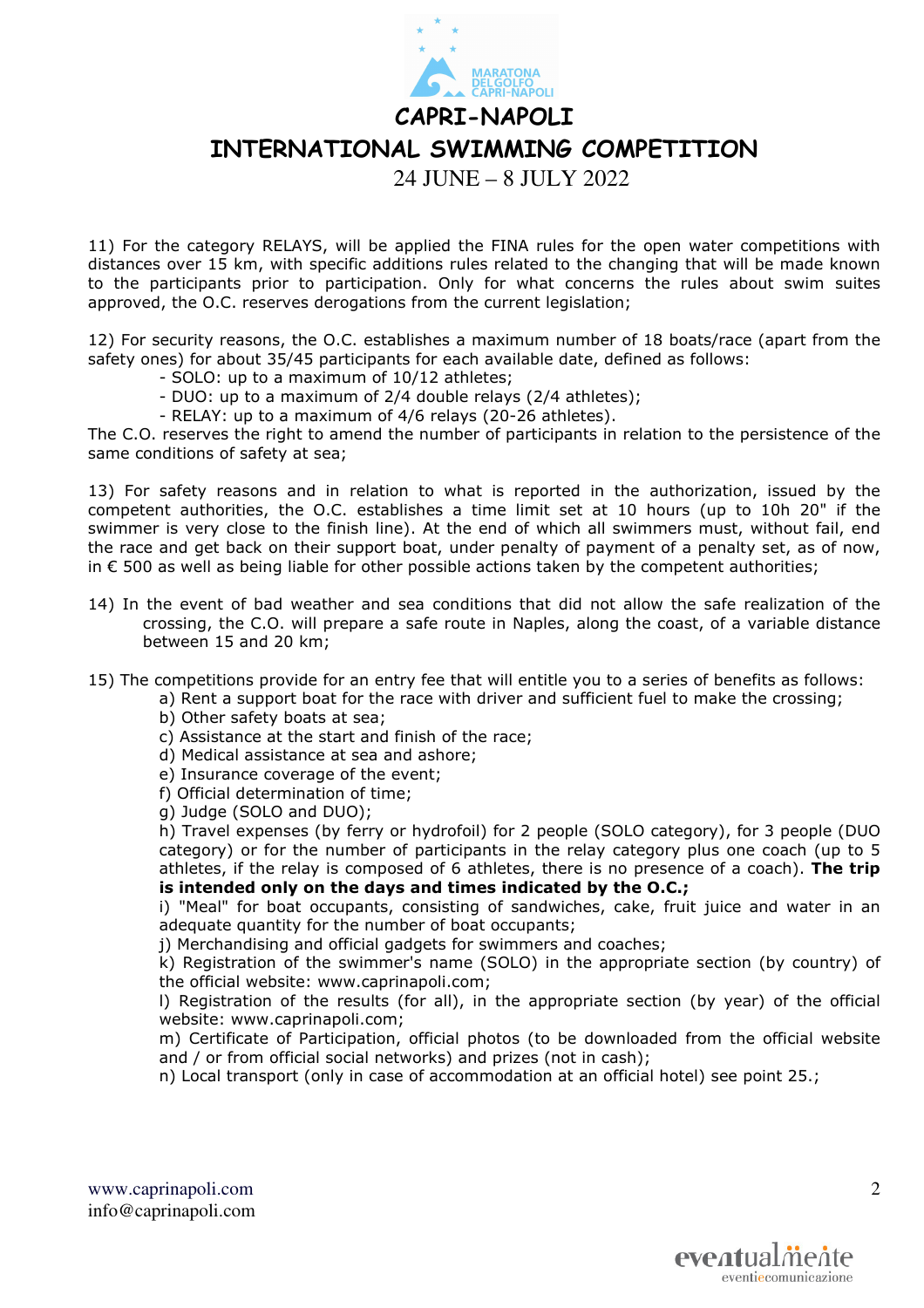**CAPRI-NAPOLI** 

**INTERNATIONAL SWIMMING COMPETITION** 

24 JUNE – 8 JULY 2022

16) The registration fee must be received no later than the following deadlines, under penalty of exclusion from the competition:

- € 200 upon receipt of confirmation of the possible acceptance at the competition, without waiting for the deadline of January 31, 2022;

- Not later than January 31, 2022 (up 50% payment)

- April 30, 2022 (balance payment).

Payments must be made by bank transfer using the following information:

Account name: Eventualmente S.R.L.S.

Reason: Capri-Napoli 2022 open competition "swimmer or relay team name" IBAN: Intesa San Paolo: IT26O0306903497100000007377 BIC: BCITITMM

17) Policy for non-participation in the competition, the O.C. will reimburse the fees paid as follows:

a) From the registration up to January 30: Refund of  $\epsilon$  100 on the  $\epsilon$  200 paid

b) From the registration and up to after January 30, if only the deposit has been paid: No refund of the deposit

c) Cancellation after January 31st and up to April 30: Refund equal to 60% of the amount paid

d) Cancellation after April 30 and until May 31: Refund equal to 30% of the amount paid

e) Cancellation after June 1st: No refunds

In cases a., b., c., d. and e. (in the latter circumstance, only in the documented case of injury or extraordinary and exceptional cases that do not allow participation) the members will have the further right to be able to postpone participation to the following year at no cost, if not the possible difference between the share increase that should take place between one year and the next;

18) Competition cancellation policy. In the case of events of exceptional importance that make it necessary to cancel the event, the O.C. guarantees to swimmers the right to be able to postpone participation to another date of the same year (to be agreed) or to the following year at no additional cost for the swimmers.

The reimbursement of the amount paid, however, will be subject to the costs already incurred by the O.C. at the time of cancellation. Some of which, starting from a certain date with respect to that of the competition, may not be subject to reimbursement;

19) For obvious safety reasons, at any time prior to the competition or with the same in progress, at its sole discretion, the O.C. organizer assisted by the competent authorities reserves the right to cancel or suspend the event. In the event of interruption during the competition, swimmers are required to immediately comply with the decision of the O.C. without this entailing any refund;

20) For the category SOLO, only for competitive athletes, the O.C. reserves, in the case of an excellent performance in terms of time, to accept the official race Capri-Napoli 2022 scheduled for September 1st/8th, the athlete that will be implemented and that will have the power to accept the invitation at its discretion, covering, however, its cost of participation, if required;

21) The final results will be prepared for the three categories and will be published immediately online on the website www.caprinapoli.com;

www.caprinapoli.com info@caprinapoli.com 3